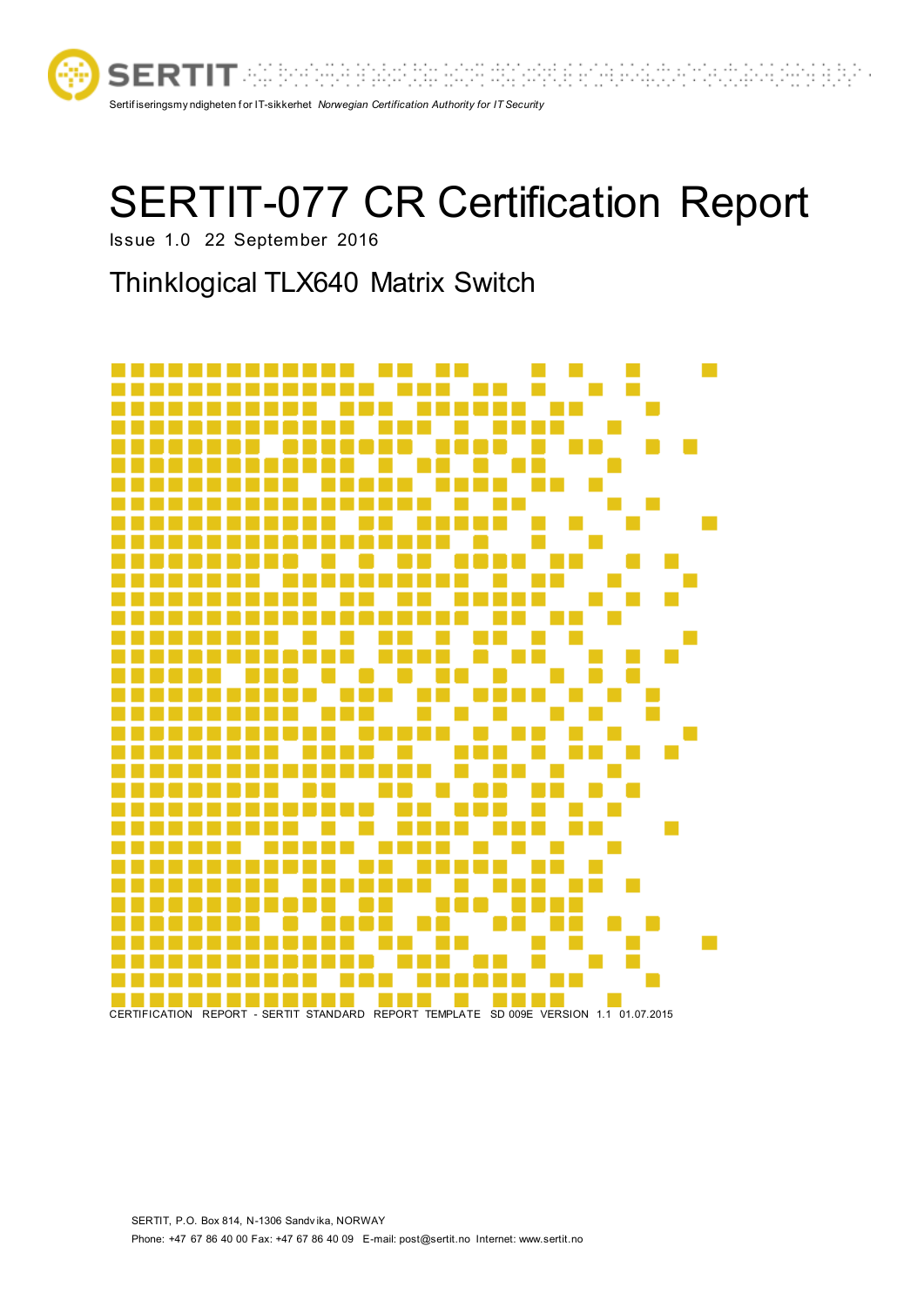#### ARRANGEMENT ON THE RECOGNITION OF COMMON CRITERIA CERTIFICATES IN **THE FIELD OF INFORM ATION TECHNOLOGY SECURITY**

SERTIT, the Norwegian Certification Authority for IT Security, is a member of the above Arrangement and as such this confirms that the Common Criteria certificate has been issued by or under the authority of a Party to this Arrangement and is the Party's claim that the certificate has been issued in accordance with the terms of this Arrangement

The judgements contained in the certificate and Certification Report are those of SERTIT which issued it and the evaluation facility (EVIT) which carried out the evaluation. There is no implication of acceptance by other Members of the Agreement Group of liability in respect of those judgements or for loss sustained as a result of reliance placed upon those judgem ents by a third party.

The Common Criteria Recognition Arrangement logo printed on the certificate indicates that this certification is recognized under the terms of the CCRA July  $2^{nd}$  2014. The recognition under CCRA is limited to cPP related assurance packages or EAL 2 and ALC FLR CC part 3 components.



#### **MUTUAL RECOGNITION AGREEMENT OF INFORMATION TECHNOLOGY SECURITY EVALUATION CERTIFICATES (SOGIS MRA)**

SERTIT, the Norwegian Certification Authority for IT Security, is a member of the above Agreement and as such this confirms that the Common Criteria certificate has been issued by or under the authority of a Party to this Agreement and is the Party's claim that the certificate has been issued in accordance with the terms of this Agreement

The judgements contained in the certificate and Certification Report are those of SERTIT which issued it and the evaluation facility (EVIT) which carried out the evaluation. There is no implication of acceptance by other Members of the Agreement Group of liability in respect of those judgements or for loss sustained as a result of reliance placed upon those judgem ents by a third party.

Mutual recognition under SOGIS MRA applies to com ponents up to EAL 4.

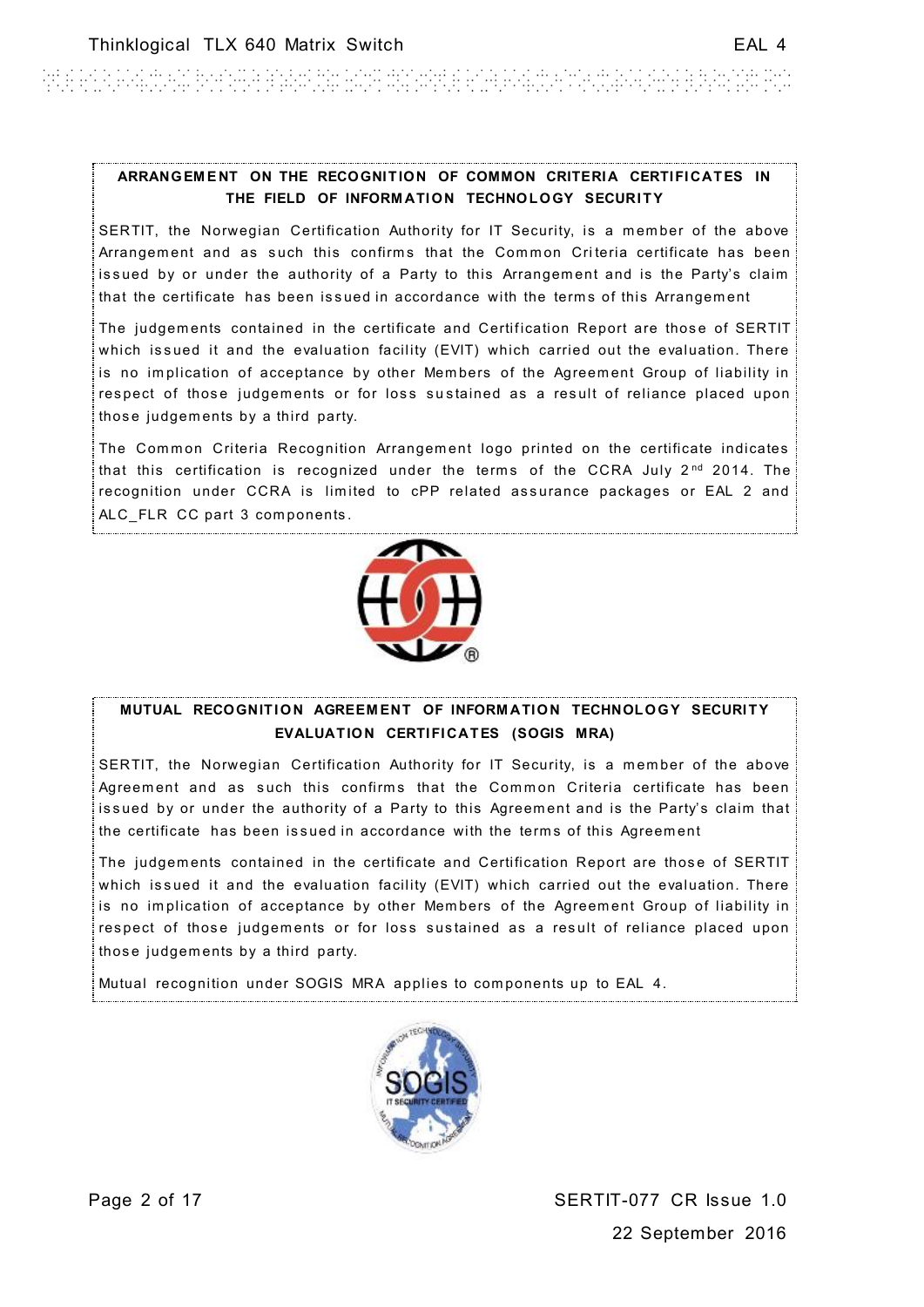# **Contents**

| $\overline{4}$<br>Certification Statement |                                            |                |  |  |  |
|-------------------------------------------|--------------------------------------------|----------------|--|--|--|
| 1                                         | Abbreviations                              | 5              |  |  |  |
| $\overline{2}$                            | References                                 | 6              |  |  |  |
| 3                                         | Executive Summary                          | 7              |  |  |  |
| 3.1                                       | Introduction                               | $\overline{7}$ |  |  |  |
| 3.2                                       | <b>Evaluated Product</b>                   | $\overline{7}$ |  |  |  |
| 3.3                                       | <b>TOE</b> scope                           | 7              |  |  |  |
| 3.4                                       | <b>Protection Profile Conformance</b>      | $\overline{7}$ |  |  |  |
| 3.5                                       | <b>Assurance Level</b>                     | $\overline{7}$ |  |  |  |
| 3.6                                       | <b>Security Policy</b>                     | 7              |  |  |  |
| 3.7                                       | <b>Security Claims</b>                     | 8              |  |  |  |
| 3.8                                       | <b>Threats Countered</b>                   | 8              |  |  |  |
| 3.9                                       | <b>Threats and Attacks not Countered</b>   | 8              |  |  |  |
|                                           | 3.10 Environmental Assumptions and         |                |  |  |  |
|                                           | <b>Dependencies</b>                        | 8              |  |  |  |
|                                           | 3.11 Security Objectives for the TOE       | 8              |  |  |  |
|                                           | 3.12 Security Objects for the environment  | 9              |  |  |  |
|                                           | <b>3.13 Security Functional Components</b> | 9              |  |  |  |
|                                           | <b>3.14 Security Function Policy</b>       | 9              |  |  |  |
|                                           | 3.15 Evaluation Conduct                    | 10             |  |  |  |
|                                           | 3.16 General Points                        | 10             |  |  |  |
| 4                                         | Evaluation Findings                        | 11             |  |  |  |
| 4.1                                       | Introduction                               | 12             |  |  |  |
| 4.2                                       | <b>Delivery</b>                            | 12             |  |  |  |
| 4.3                                       | Installation and Guidance Documentation    | 12             |  |  |  |
| 4.4                                       | <b>Misuse</b>                              | 12             |  |  |  |
| 4.5                                       | <b>Vulnerability Analysis</b>              | 13             |  |  |  |
| 4.6                                       | <b>Developer's Tests</b>                   | 13             |  |  |  |
| 4.7                                       | <b>Evaluators' Tests</b>                   | 13             |  |  |  |
| 5                                         | Evaluation Outcome                         | 14             |  |  |  |
| 5.1                                       | <b>Certification Result</b>                | 14             |  |  |  |
| 5.2                                       | Recommendations                            | 14             |  |  |  |
|                                           | Annex A: Evaluated Configuration           | 15             |  |  |  |
|                                           | <b>TOE Identification</b>                  | 15             |  |  |  |
|                                           | <b>TOE Documentation</b>                   | 15<br>15       |  |  |  |
| <b>TOE Configuration</b>                  |                                            |                |  |  |  |
|                                           | <b>Environmental Configuration</b>         | 17             |  |  |  |
|                                           |                                            |                |  |  |  |

22 September 2016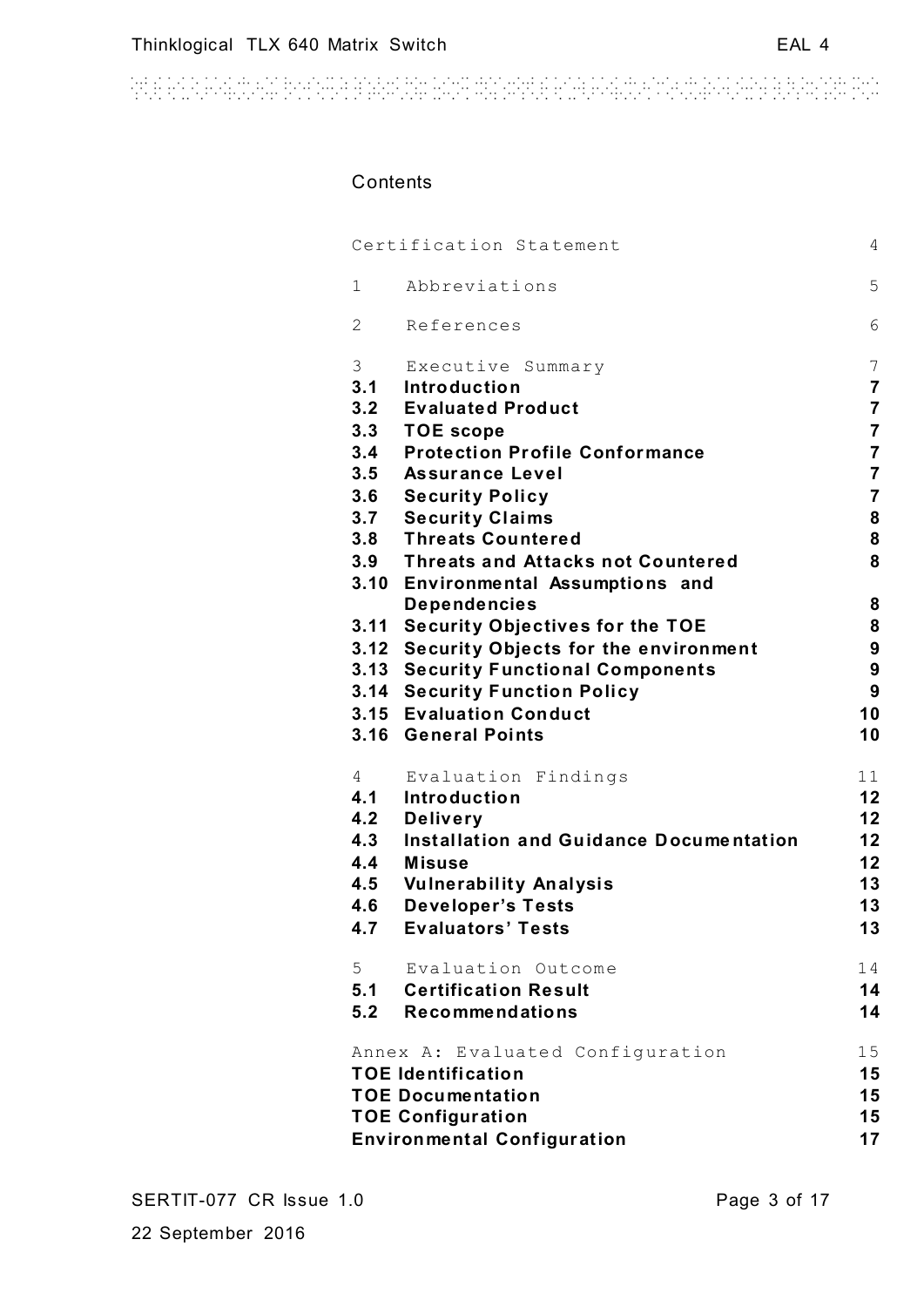ATH EAR ANG THAT BAANAR BAGAILEE THAT THAT THAT EAR AN THAT THAT A THAT THAT THE BAGAIN THAT THE THAT THE THAT

# **Certification Statement**

Thinklogical TLX 640 Matrix Switch is a fiber optic switch that uses multimode or single-mode fiber optics to transmit and receive a digital video pulse stream without alteration or interpretation of the original signal.

Thinklogical TLX 640 Matrix Switch (for version see chapter 3.2) has been evaluated under the terms of the Norwegian Certification Scheme for IT Security and has met Common Criteria Part 3 (ISO/IEC 15408) conformant components of Evaluation Assurance Level EAL 4 for the specified Common Criteria Part 2 (ISO/IEC 15408) conformant functionality when running on the platforms specified in Annex A.

| Author            | Arne Høye Rage            |  |  |  |
|-------------------|---------------------------|--|--|--|
|                   | Anne H. Kage<br>Certifier |  |  |  |
| Quality Assurance | Kjartan Jæger Kvassnes    |  |  |  |
|                   | Quality Assurance         |  |  |  |
| Approved          | Kristian Bae              |  |  |  |
|                   | <b>Head of SERTIT</b>     |  |  |  |
| Date approved     | 22 September 2016         |  |  |  |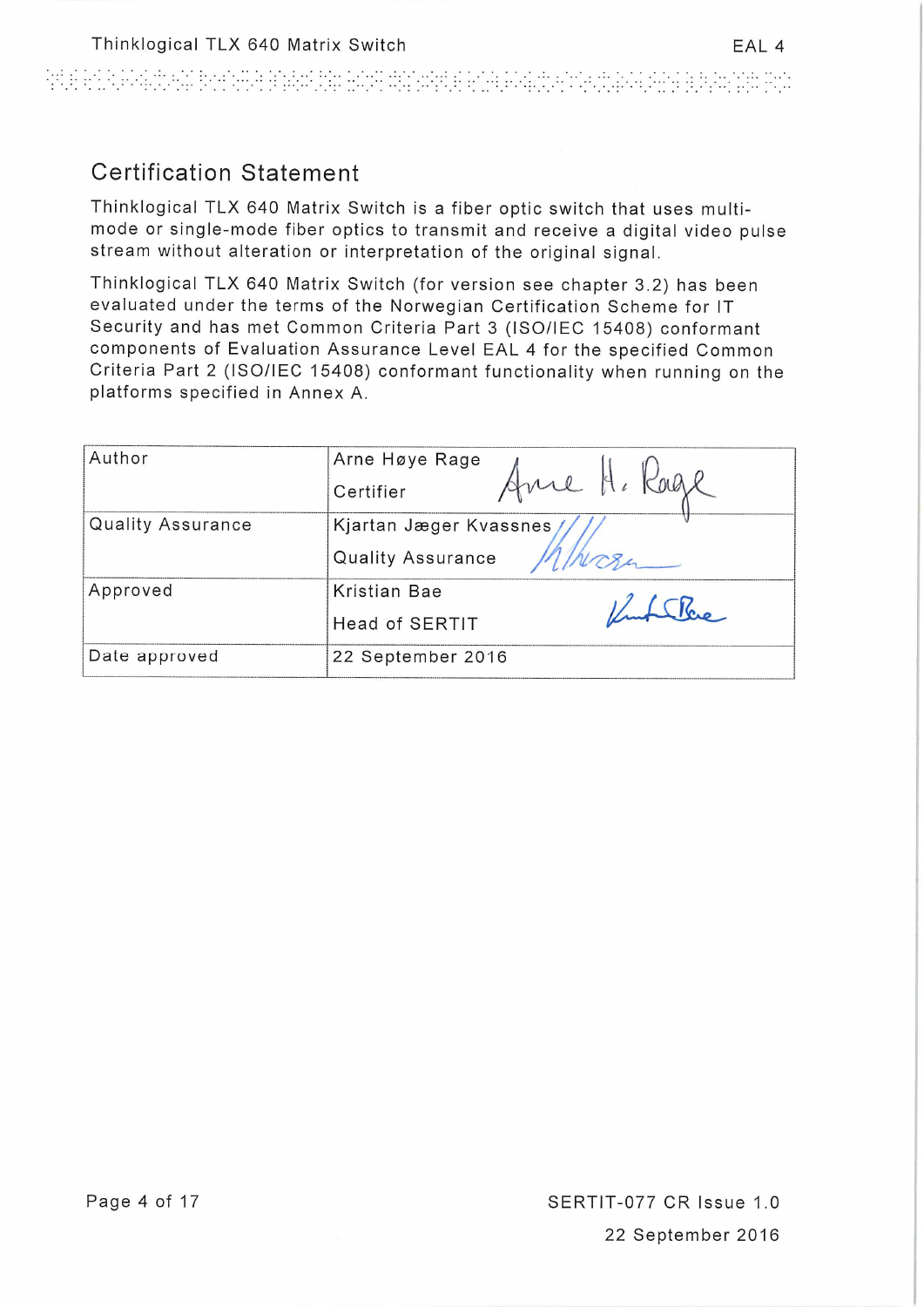# 1 Abbreviations

| cc                   | Common Criteria for Information Technology Security<br>Evaluation(ISO/IEC 15408)                                  |
|----------------------|-------------------------------------------------------------------------------------------------------------------|
| <b>CCRA</b>          | Arrangement on the Recognition of Common Criteria<br>Certificates in the Field of Information Technology Security |
| <b>CEM</b>           | Common Methodology for Information Technology Security<br>Evaluation                                              |
| <b>EAL</b>           | Evaluation Assurance Level                                                                                        |
| <b>EOR</b>           | Evaluation Observation Report                                                                                     |
| <b>ETR</b>           | <b>Evaluation Technical Report</b>                                                                                |
| <b>EVIT</b>          | Evaluation Facility under the Norwegian Certification<br>Scheme for IT Security                                   |
| <b>EWP</b>           | Evaluation Work Plan                                                                                              |
| <b>ISO/IEC 15408</b> | Information technology -- Security techniques -- Evaluation<br>criteria for IT security                           |
| <b>SERTIT</b>        | Norwegian Certification Authority for IT Security                                                                 |
| SOGIS MRA            | SOGIS Mutual Recognition Agreement                                                                                |
| <b>SPM</b>           | <b>Security Policy Model</b>                                                                                      |
| <b>ST</b>            | <b>Security Target</b>                                                                                            |
| <b>TOE</b>           | <b>Target of Evaluation</b>                                                                                       |
| <b>TSF</b>           | <b>TOE Security Functions</b>                                                                                     |
| <b>TSP</b>           | <b>TOE Security Policy</b>                                                                                        |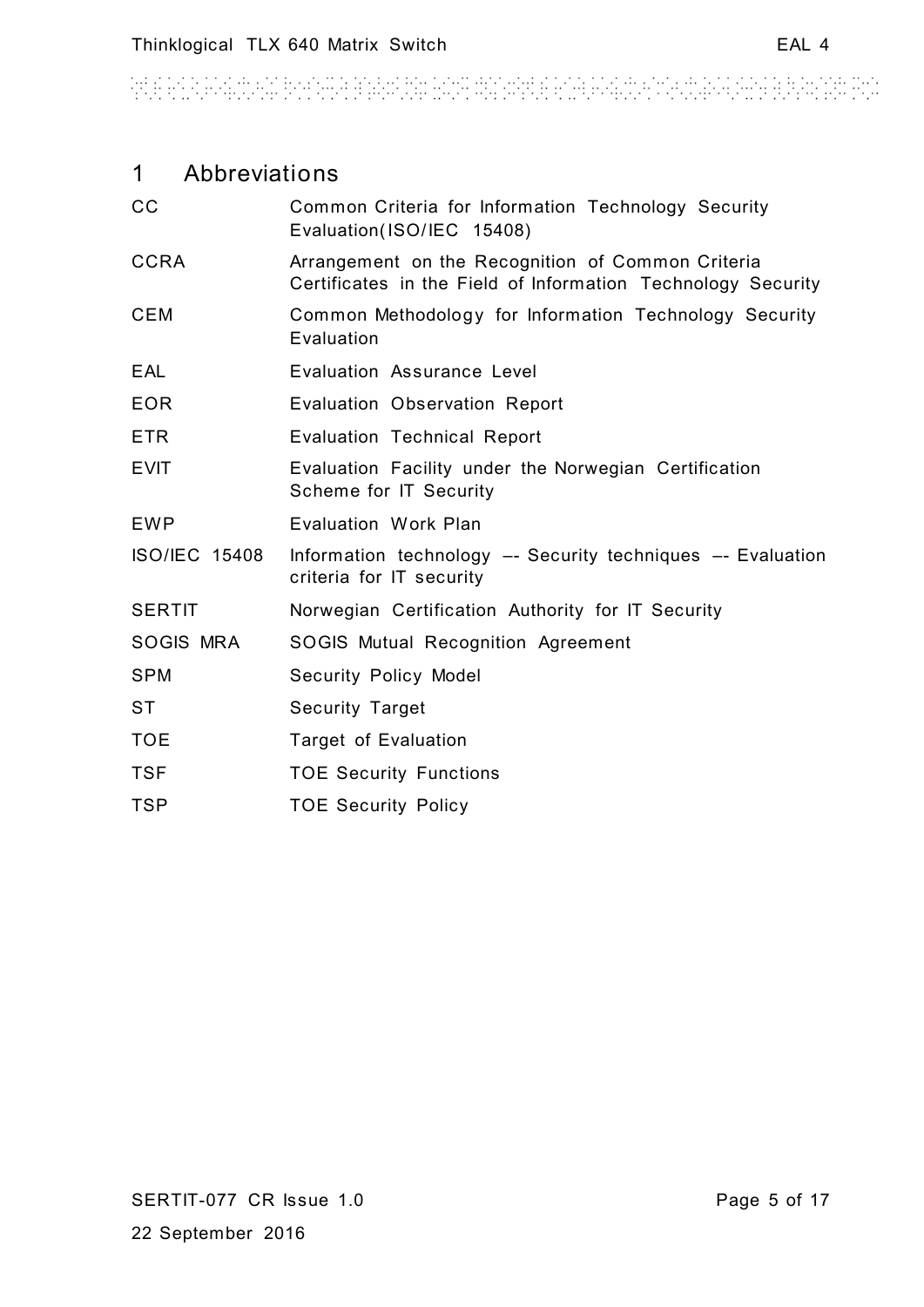# 2 References

- <span id="page-5-0"></span>[1] Thinklogical TLX640 Matrix Switch Security Target Document Version 1.4, January 2016.
- <span id="page-5-2"></span>[2] Common Criteria for Information Technology Security Evaluation, Part 1: Introduction and general model, CCMB-2012-09-001, Version 3.1 R4, September 2012.
- <span id="page-5-3"></span>[3] Common Criteria for Information Technology Security Evaluation, Part 2: Security functional components, CCMB-2012-09-002, Version 3.1 R4, September 2012.
- <span id="page-5-1"></span>[4] Common Criteria for Information Technology Security Evaluation, Part 3: Security assurance components, CCMB-2012-09-003, Version 3.1 R4, September 2012.
- <span id="page-5-4"></span>[5] The Norwegian Certification Scheme, SD001E, Version 9.0, 02 April 2013.
- <span id="page-5-5"></span>[6] Common Methodology for Information Technology Security Evaluation, Evaluation Methodology, CCMB-2012-09-004, Version 3.1 R4, September 2012.
- <span id="page-5-6"></span>[7] NO-5152147\_ Evaluation Technical Report v1.1 20 September 2016.
- [8] TLX640 router KVM Matrix Switch Product Manual Rev. A
- [9] TLX640 10G Matrix Switch QUICK-START GUIDE As used with Thinklogical's Q-Series & TLX Video Extension Systems
- [10] TLX 640 Matrix Router Design Specification 1.2
- [11] Changing a Routers' IP Address Rev. A
- [12] Thinklogical System Management Portfolio Configurator Hot Key Manager -On-Screen Display System Management Interface Drag & Drop Product Manual Rev. A
- [13] VxRouter ASCII Interface 4.1
- [14] Using the VxRouter ASCII Interface 4.0
- <span id="page-5-7"></span>[15] ALC.DEL\_1\_0.doc v1.0 Thinklogicals delivery procedure 06/01/10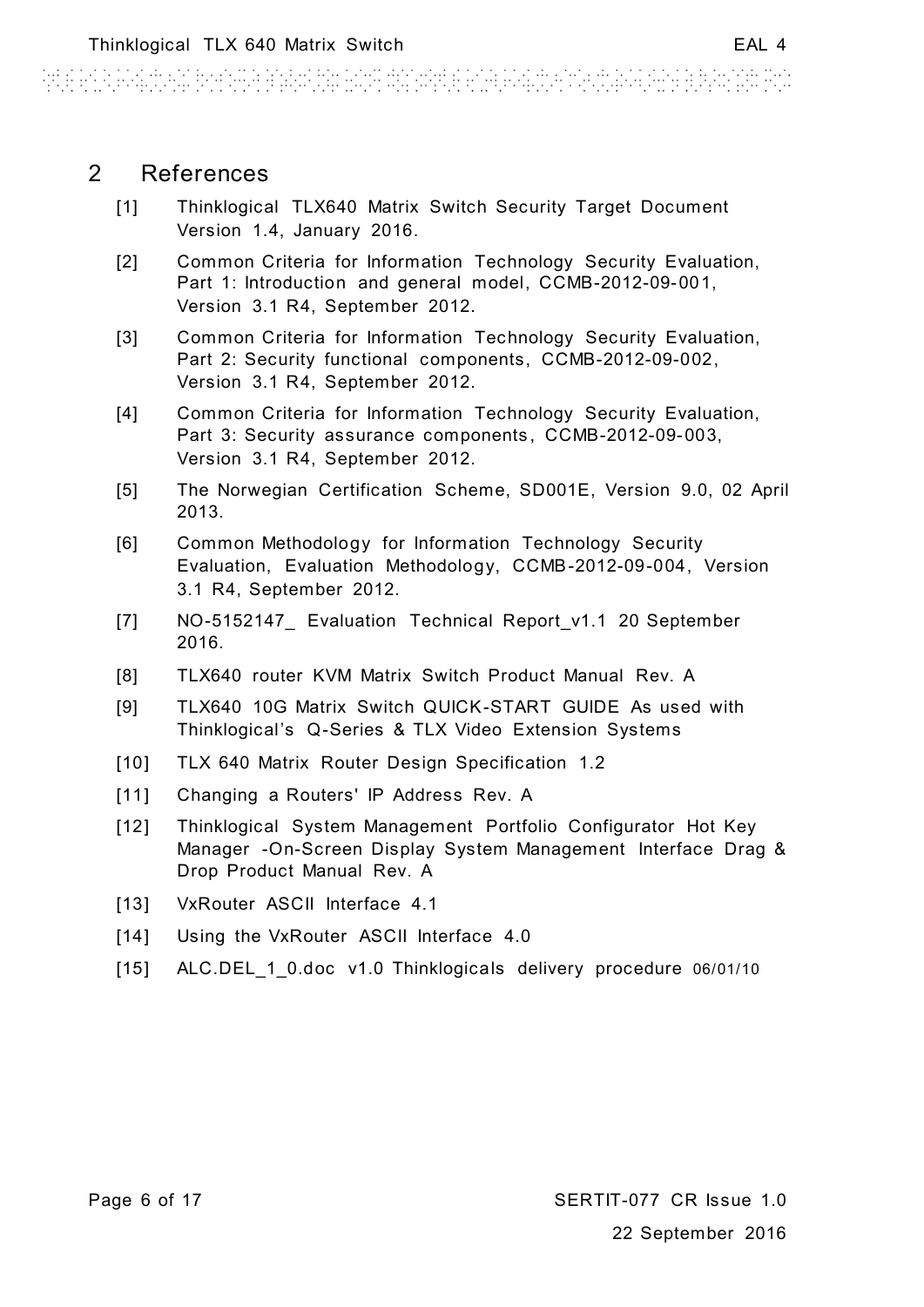WE REPORT FOR THE REPORT OF PROPERTY. i de la fermalia de la fermalia.<br>Estas el terminato de la fermalia de

# 3 Executive Summary

# 3.1 Introduction

This Certification Report states the outcome of the Common Criteria security evaluation of Thinklogical TLX 640 Matrix Switch (for version see chapter [3.2\)](#page-6-0), and is intended to assist prospective consumers when judging the suitability of the IT security of the product for their particular requirements.

Prospective consumers are advised to read this report in conjunction with the Security Target[\[1\]](#page-5-0) which specifies the functional, environmental and assurance evaluation components.

# <span id="page-6-0"></span>3.2 Evaluated Product

The version of the product evaluated Thinklogical TLX 640 Matrix Switch in the following configurations:

- **TLX640 Matrix Switch Chassis (TLX-MSC-000640 Rev B)**
- TLX640 Matrix Switch Data Input and Output Card, 20 Ports, SFP+, Multi-Mode (TLX-MSD-M00020 Rev C), Single Mode (TLX-MSD-S00020 Rev C)
- Velocity Matrix Switch 640 Data Input and Output Card, 20 Ports, SFP+, Multi-Mode (VXM-DIOR20 Rev A), Single-Mode (VXM-D IOS20 Rev A)

This product is also described in this report as the Target of Evaluation (TOE). The developer was Thinklogical

Details of the evaluated configuration, including the TOE's supporting guidance documentation, are given in Annex A.

# <span id="page-6-1"></span>3.3 TOE scope

The TOE scope is described in the Security Target [\[1\]](#page-5-0) chapter 2.

#### 3.4 Protection Profile Conformance

The Security Targe[t\[1\]](#page-5-0) did not claim conformance to any protection profile.

### 3.5 Assurance Level

The Security Targe[t\[1\]](#page-5-0) specified the assurance components for the evaluation. Predefined evaluation assurance level EAL 4 was used. Common Criteria Part [3\[4\]](#page-5-1) describes the scale of assurance given by predefined assurance levels EAL1 to EAL7. An overview of CC is given in CC Part 1 [\[2\].](#page-5-2)

# 3.6 Security Policy

The TOE security policies are detailed in the Security Target[\[1\].](#page-5-0)

SERTIT-077 CR Issue 1.0

Page 7 of 17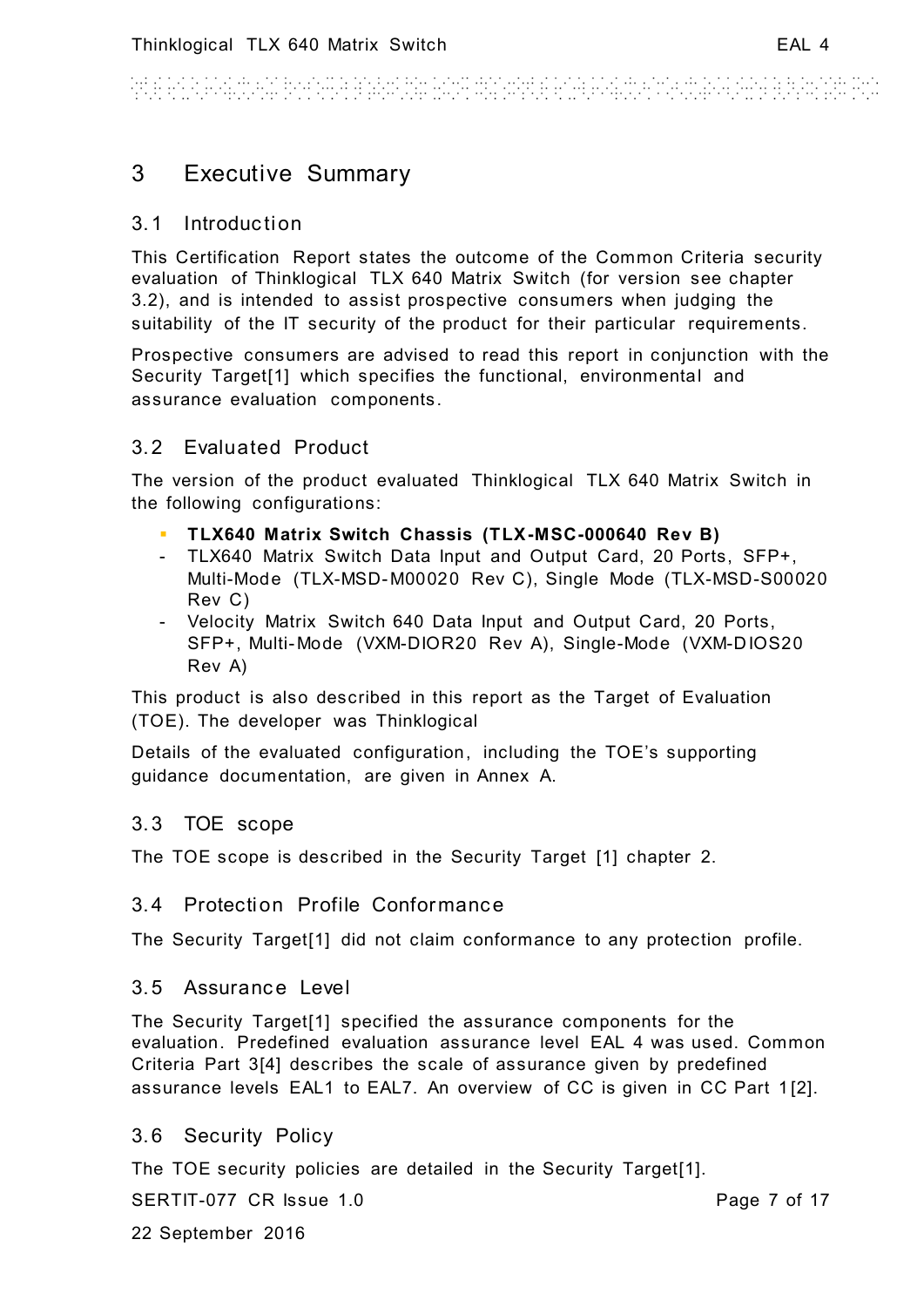ARE ESTATUTEN BESTER BANKAN HOR WANNER ESTERING FOR WANDER BURNING

There are no Organizational Security Policies or rules with which the TOE must comply.

# 3.7 Security Claims

The Security Targe[t\[1\]](#page-5-0) fully specifies the TOE's security objectives, the threats which these objectives counter and security functional components and security functions to elaborate the objectives. All of the SFR's are taken from CC Part [2\[3\];](#page-5-3) use of this standard facilitates comparison with other evaluated products.

# 3.8 Threats Countered

- T.INSTALL The TOE may be delivered and installed in a manner which violates the security policy.
- T.ATTACK An attack on the TOE may violate the security policy.
- T.RESIDUAL Residual data may be transferred between different port groups in violation of data separation security policy.
- T.STATE State information may be transferred to a port group other than the intended one.

# 3.9 Threats and Attacks not Countered

No threats or attacks that are not countered are described.

# 3.10 Environmental Assumptions and Dependencies

- A.PHYSIC AL The switch, the transmitters, the receivers, the optical connections from the Switch to the transmitters and receivers and the wired network connections from the Switch to the administrators are physically secure.
- A.EMISSION The TOE meets the appropriate national requirements (in the country where used) for conducted/radiated electromagnetic emissions. [In the United States, Part 15 of the FCC Rules for Class B digital devices.
- A.MANAGE The TOE is installed and managed in accordance with the manufacturer's directions.
- A.NOEVIL The TOE users and administrators are non-hostile and follow all usage guidance.
- A.SCENARIO Vulnerabilities associated with attached devices are a concern of the application scenario and not of the TOE.

# 3.11 Security Objectives for the TOE

 O.CONF The TOE shall not violate the confidentiality of information which it processes. Information generated within any peripheral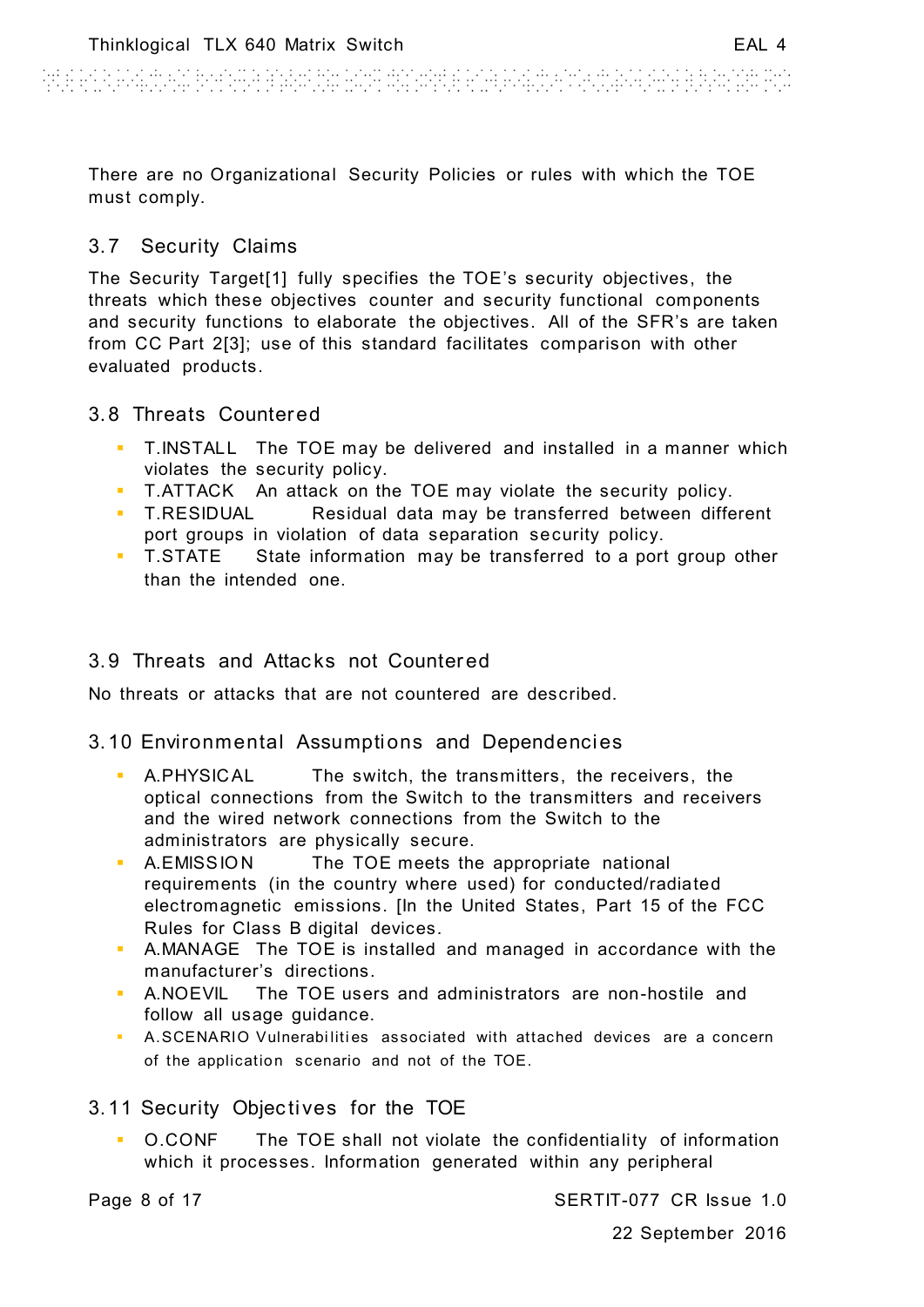an di bandar da bandar da bandar da bandar da bandar 

set/computer connection shall not be accessible by any other peripheral set/computer connection.

 O.CONNECT No information shall be shared between switched computers and peripheral sets via the TOE in violation of Data Separation SFP.

#### 3.12 Security Objects for the environment

- OE.EMISSION The TOE shall meet the appropriate national requirements (in the country where used) for conducted/radiated electromagnetic emissions. [In the United States, Part 15 of the FCC Rules for Class B digital devices.
- OE.MANAGE The TOE shall be installed and managed in accordance with the manufacturer's directions.
- OE.NOEVIL The authorized user shall be non-hostile and follow all usage guidance.
- OE.PHYSICAL The Switch, the transmitters, the receivers, the optical connections from the Switch to the transmitters and receivers and the wired network connections from the TOE to the administrators shall be physically secure.
- OE.SCENARIO Vulnerabilities associated with attached devices or their connections to the TOE, shall be a concern of the application scenario and not of the TOE.

# 3.13 Security Functional Components

- **FDP\_ETC.1 Export of User Data Without Security Attributes**
- **FDP\_IFC.1 Subset information flow control**
- **FDP\_IFF.1** Simple security attributes
- **FDP\_ITC.1 Import of User Data Without Security Attributes**

#### 3.14 Security Function Policy

The TOE enforces secure separation of information flows corresponding to different switched connections. The corresponding Data Separation Security Policy is the main security feature of the TOE.

Data Separation Security Function Policy states that data shall flow between Transmitter Port group A and Receiver Port group B if and only if a deliberate logical connection has been established to connect A to B. There shall be no data flow between any pair of Transmitter Port Groups or Receiver Port Groups. There shall be no data flow between Transmitter Port Groups or Receiver Port Groups and any other physical port on the Switch.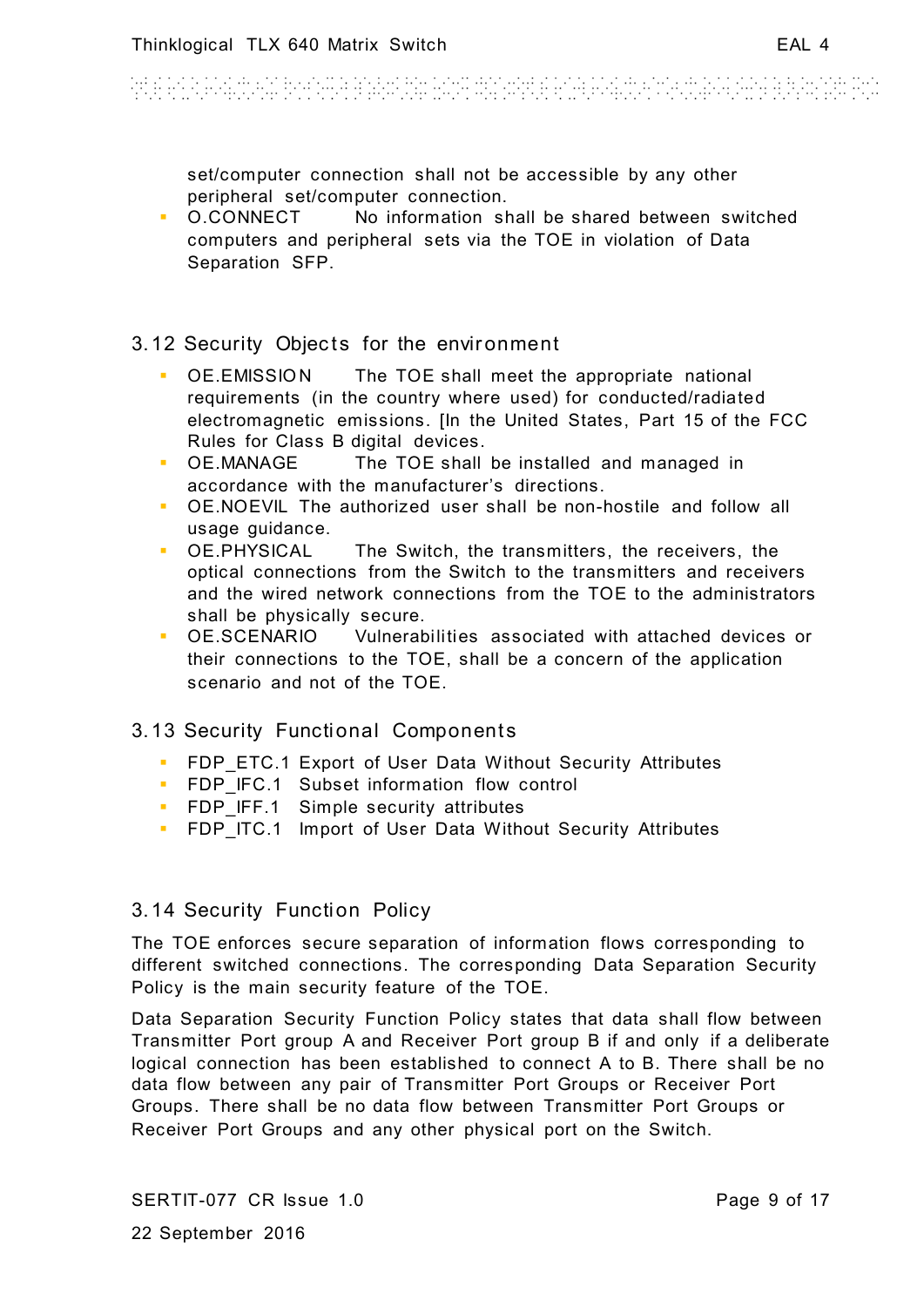# 3.15 Evaluation Conduct

The evaluation was carried out in accordance with the requirements of the Norwegian Certification Scheme for IT Security as described in SERTIT Document SD001[E\[5\].](#page-5-4) The Scheme is managed by the Norwegian Certification Authority for IT Security (SERTIT). As stated on page 2 of this Certification Report, SERTIT is a member of the Arrangement on the Recognition of Common Criteria Certificates in the Field of Information Technology Security (CCRA), and the evaluation was conducted in accordance with the terms of this Arrangement.

The purpose of the evaluation was to provide assurance about the effectiveness of the TOE in meeting its Security Targe[t\[1\],](#page-5-0) which prospective consumers are advised to read. To ensure that the Security Target [\[1\]](#page-5-0) gave an appropriate baseline for a CC evaluation, it was first itself evaluated. The TOE was then evaluated against this baseline. Both parts of the evaluation were performed in accordance with CC Part [3\[4\]](#page-5-1) and the Common Evaluation Methodology (CEM[\)\[6\].](#page-5-5)

SERTIT monitored the evaluation which was carried out by the Norconsult AS Commercial Evaluation Facility (EVIT). The evaluation was comple ted when the EVIT submitted the Evaluation Technical Report (ETR[\)\[7\]](#page-5-6) to SERTIT in 20 September 2016. SERTIT then produced this Certification Report.

# 3.16 General Points

The evaluation addressed the security functionality claimed in the Security Targe[t\[1\]](#page-5-0) with reference to the assumed operating environment specified by the Security Targe[t\[1\].](#page-5-0) The evaluated configuration was that specified in Annex A. Prospective consumers are advised to check that this matches their identified requirements and give due consideration to the recommendations and caveats of this report.

Certification does not guarantee that the IT product is free from security vulnerabilities. This Certification Report and the belonging Certificate only reflect the view of SERTIT at the time of certification. It is furthermore the responsibility of users (both existing and prospective) to check whether any security vulnerabilities have been discovered since the date shown in this report. This Certification Report is not an endorsement of the IT product by SERTIT or any other organization that recognizes or gives effect to this Certification Report, and no warranty of the IT product by SERTIT or any other organization that recognizes or gives effect to this Certification Report is either expressed or implied.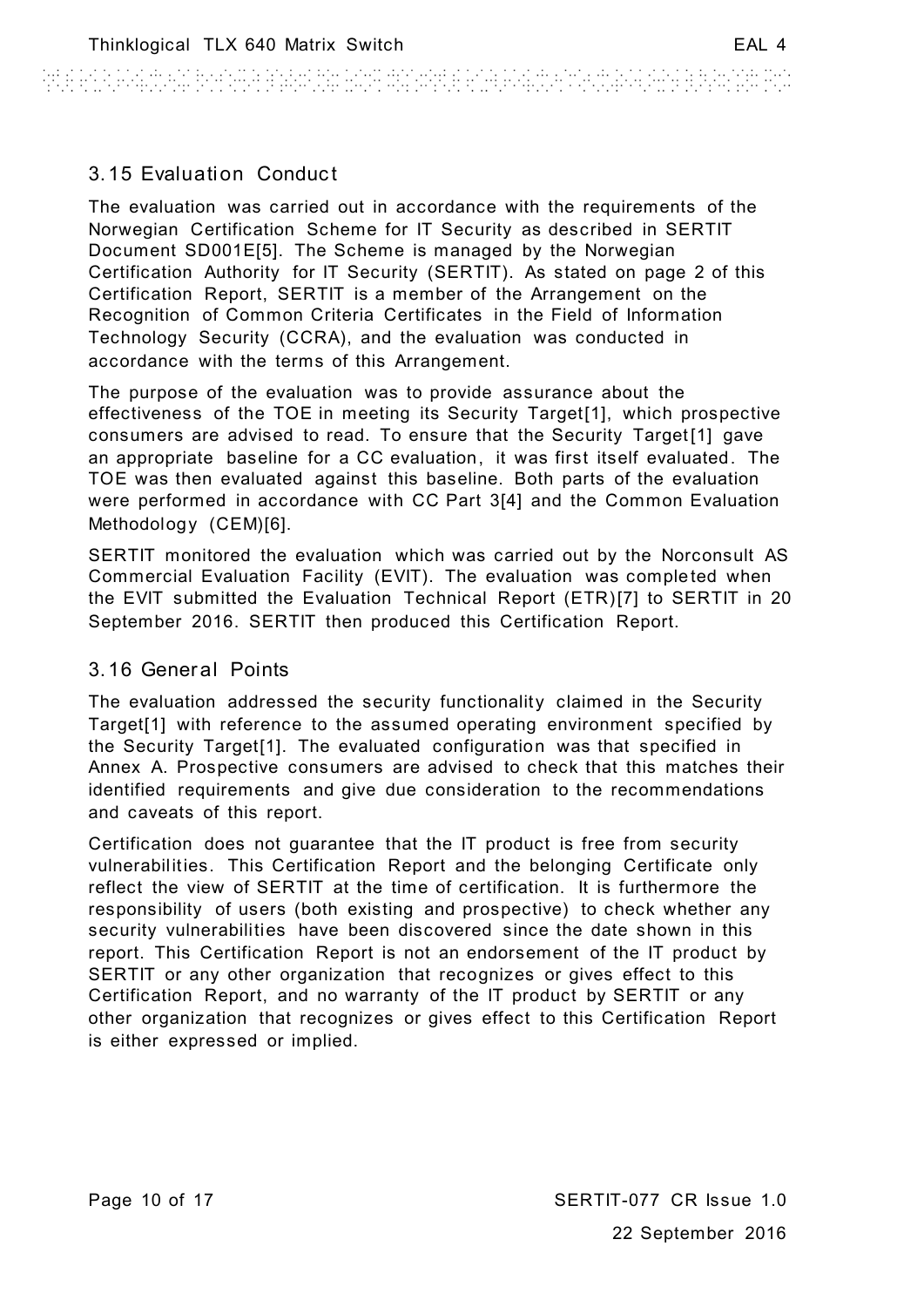AND PERSONAL PROPERTY PLAN AND PROPERTY PORTUGAL an an t-Alban a Bheann.<br>Tha ann an t-Alban an

# <span id="page-10-0"></span>4 Evaluation Findings

The evaluators examined the following assurance classes and components taken from CC Part [3\[4\].](#page-5-1) These classes comprise the EAL 4 assurance package.

| <b>Assurance class</b>      | Assurance components |                                                             |  |
|-----------------------------|----------------------|-------------------------------------------------------------|--|
| Development                 | ADV_ARC.1            | Security architecture description                           |  |
|                             | ADV_FSP.4            | Complete functional specification                           |  |
|                             | ADV IMP.1            | Implementation representation of<br>the TSF                 |  |
|                             | ADV_TDS.3            | Basic modular design                                        |  |
| Guidance documents          | AGD_OPE.1            | Operational user guidance                                   |  |
|                             | AGD_PRE.1            | Preparative procedures                                      |  |
| Life-cycle support          | ALC_CMC.4            | Production support, acceptance<br>procedures and automation |  |
|                             | ALC_CMS.4            | Problem tracking CM coverage                                |  |
|                             | ALC_DEL.1            | Delivery procedures                                         |  |
|                             | ALC_DVS.1            | Identification of security measures                         |  |
|                             | ALC LCD.1            | Developer defined life-cycle model                          |  |
|                             | ALC_TAT.1            | Well-defined development tools                              |  |
| <b>Security Target</b>      | ASE_CCL.1            | Conformance claims                                          |  |
| evaluation                  | ASE_ECD.1            | Extended components definition                              |  |
|                             | ASE INT.1            | <b>ST</b> introduction                                      |  |
|                             | ASE_OBJ.2            | Security objectives                                         |  |
|                             | ASE REQ.2            | Derived security requirements                               |  |
|                             | ASE_SPD.1            | Security problem definition                                 |  |
|                             | ASE_TSS.1            | TOE summary specification                                   |  |
| Tests                       | ATE_COV.2            | Analysis of coverage                                        |  |
|                             | ATE_DPT.1            | Testing: basic design                                       |  |
|                             | ATE_FUN.1            | <b>Functional testing</b>                                   |  |
|                             | ATE_IND.2            | Independent testing - sample                                |  |
| Vulnerability<br>assessment | AVA_VAN.3            | Focused vulnerability analysis                              |  |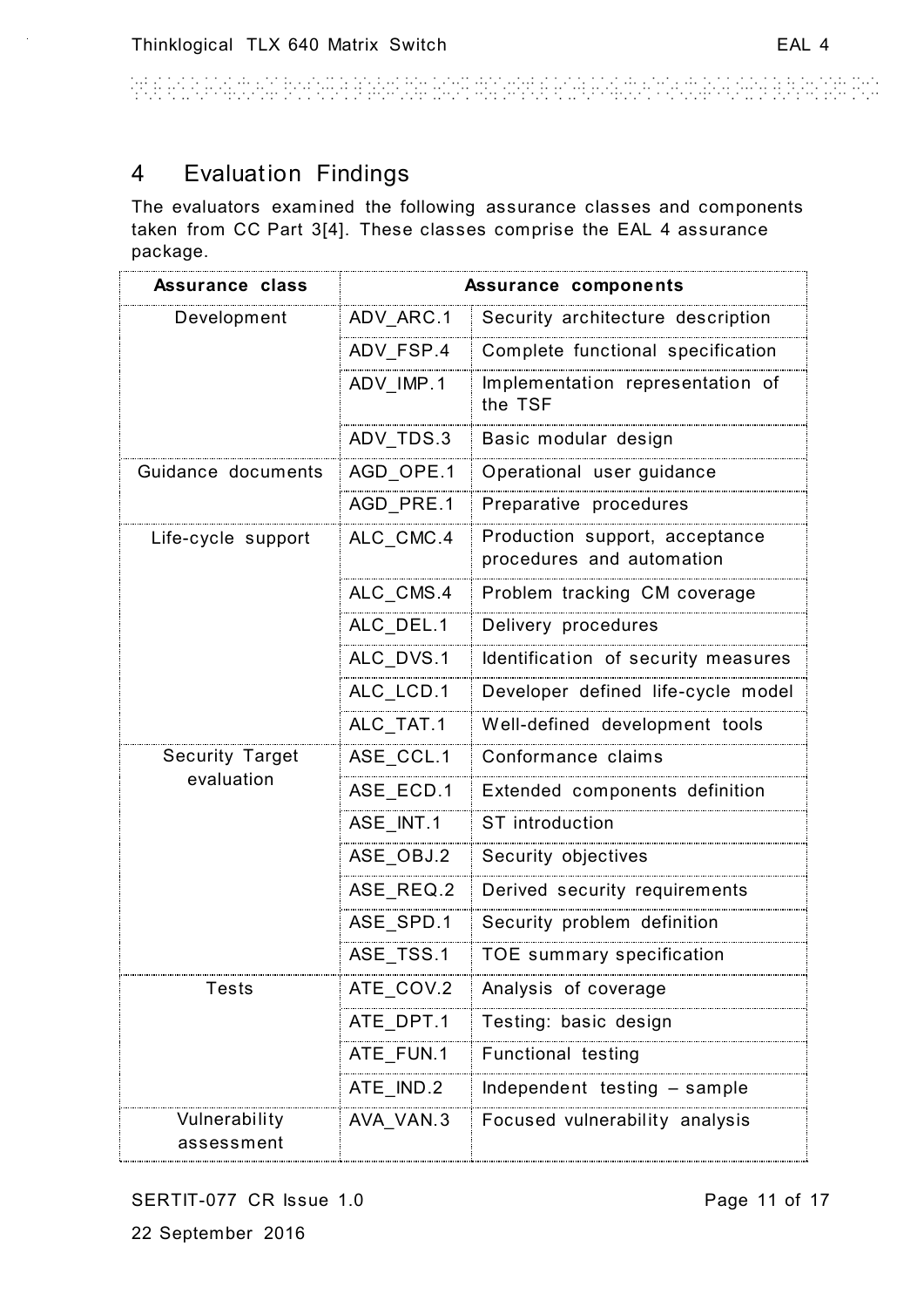And a closed the second and other departments and solution of a second and second

All assurance classes were found to be satisfactory and were awarded an overall "pass" verdict.

### 4.1 Introduction

The evaluation addressed the requirements specified in the Security Targe[t\[1\].](#page-5-0) The results of this work were reported in the ETR [\[7\]](#page-5-6) under the CC Part [3\[4\]](#page-5-1) headings. The following sections note considerations that are of particular relevance to either consumers or those involved with subsequent assurance maintenance and re-evaluation of the TOE.

### 4.2 Delivery

On receipt of the TOE, the consumer is recommended to check that the evaluated version has been supplied, and to check that the security of the TOE has not been compromised in delivery.

The procedure for physical distribution of the TOE is described in Thinklogicals delivery procedure[\[15\].](#page-5-7)

This procedure describes how the TOE is shipped from Thinklogicals warehouse via Federal Express, UPS or DHL to the customer.

The procedure explains that all tracking and shipment information are logged, and upon delivery of the TOE a signature is required

Each shipment is noted with dimension and weight, and hard copies of each shipment are held in Thinklogicals Sales Order folder.

# <span id="page-11-0"></span>4.3 Installation and Guidance Documentation

A description of the secure installation of the TOE and the secure preparation of the operational environment in accordance with the security objectives in the S[T\[1\]](#page-5-0) can be found in the guidance documents.

The guidance documentation also describes the security functionality and interfaces provided by the TOE. It provides instructions and guidelines for the secure use of the TOE, it addresses secure procedures for all modes of operation, facilitates prevention and detection of insecure TOE states .

A list of all guidance documents evaluated can be found in Annex A.

#### 4.4 Misuse

There is always a risk of intentional and unintentional misconfigurations that could possibly compromise confidential information. The user should always follow the guidance for the TOE in order to ensure that the TOE operates in a secure manner.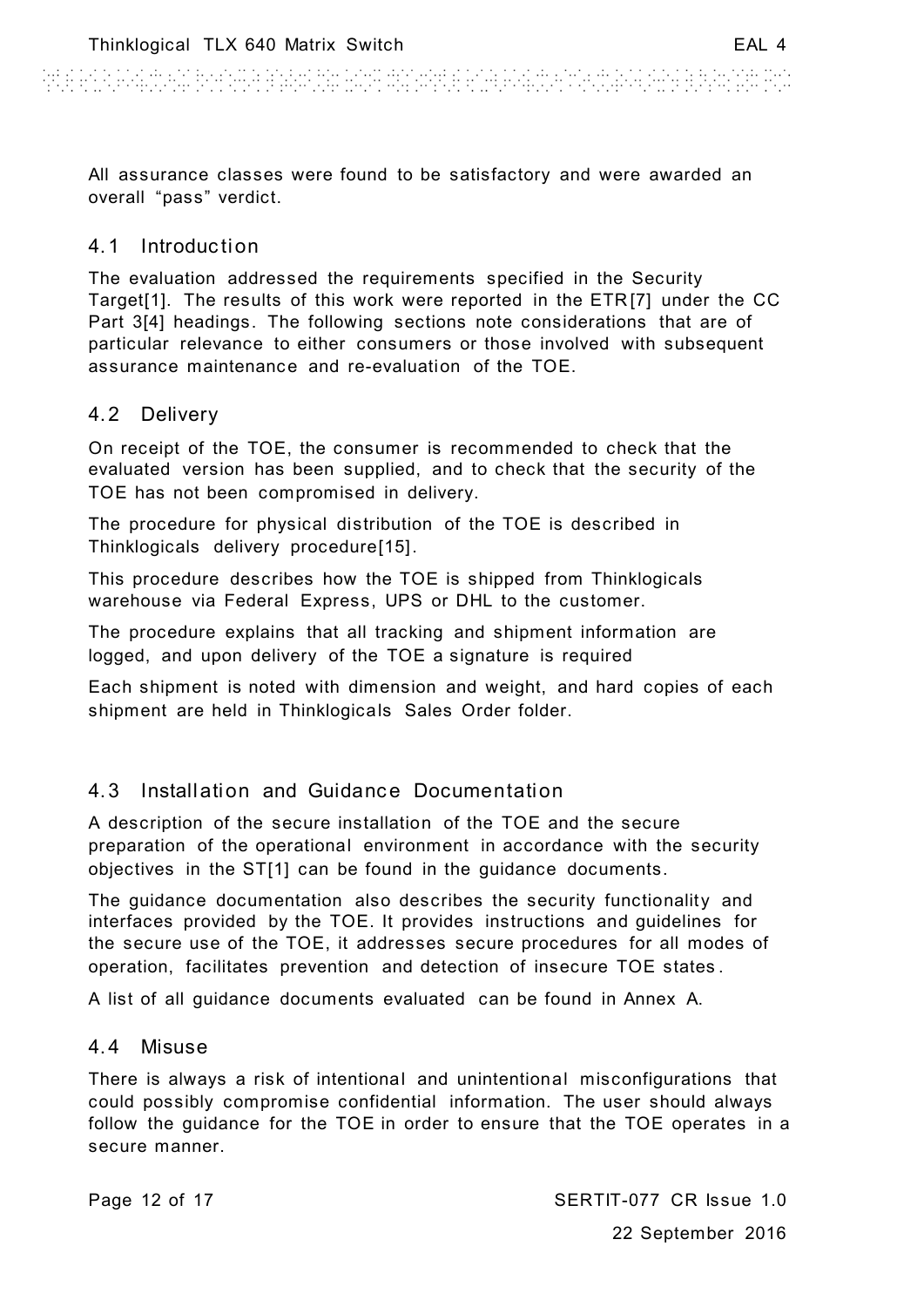And a constant where manufactured and a constant 

The guidance documents adequately describe the mode of operation of the TOE, all assumptions about the intended environment and all requirements for external security. Sufficient guidance is provided for the consumer to effectively use the TOE's security functions.

# 4.5 Vulnerability Analysis

The evaluators' vulnerability analysis was based on both public domain sources and the visibility of the TOE given by the evaluation process and evaluation process of previous versions of the TOE.

The evaluators have devised a set of tests to test potential vulnerabilities to the TOE. The tests were performed at the developer's site in Milford, Connecticut in October 2015.

The result of the vulnerability analysis is that the TOE in its evaluated configuration and in its intended environment has no exploitable vulnerabilities.

#### 4.6 Developer's Tests

The evaluators' assessment of the developer´s tests shows that the developer´s tests cover all the TSFIs and all SFRs.

The evaluators have confirmed the developer have correctly performed and documented the tests according to the test documentation.

## 4.7 Evaluators' Tests

The evaluators have independently tested a sample of the developer´s tests and verified that the TOE behaves as specified. Confidence in the developer's test results is gained by performing a sample of the developer's tests.

The evaluators tests were conducted at the developer's site in Milford, Connecticut in October 2015.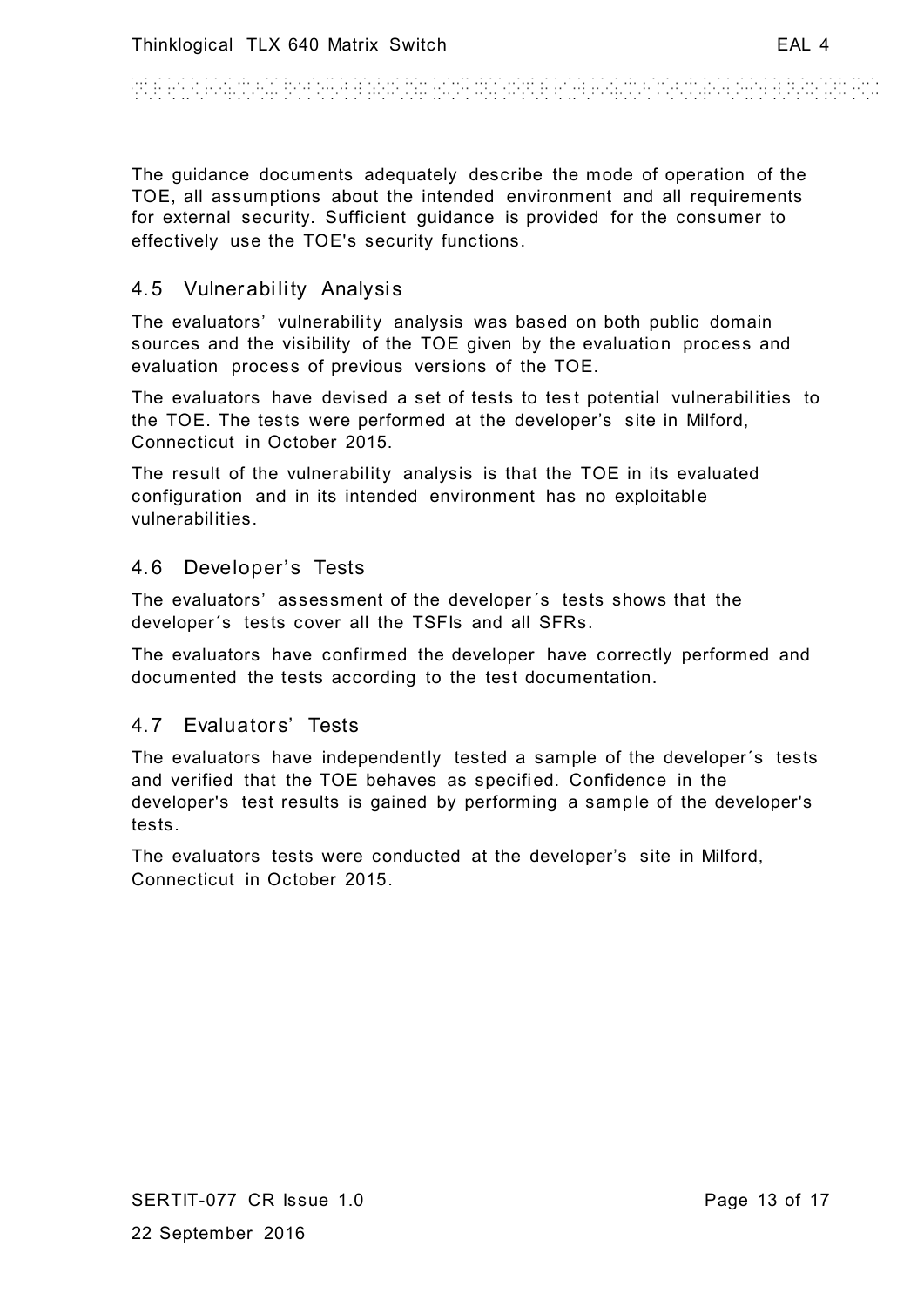ARE ESTATUTEN BERGHA BANGAN HON MANARE ESTATUT AUTORIAN ALTERNATIO

# 5 Evaluation Outcome

# 5.1 Certification Result

After due consideration of the ET[R\[7\],](#page-5-6) produced by the evaluators, and the conduct of the evaluation, as witnessed by the Certifier, SERTIT has determined that Thinklogical TLX 640 Matrix Switch (version see chapter 4.2) meets the Common Criteria Part 3 conformant components of Evaluation Assurance Level EAL 4 for the specified Common Criteria Part 2 conformant functionality, in the specified environment, when running on platforms specified in Annex A.

### 5.2 Recommendations

Prospective consumers of Thinklogical TLX 640 Matrix Switch (version see chapter 4.2) should understand the specific sc ope of the certification by reading this report in conjunction with the Security Target [\[1\].](#page-5-0) The TOE should be used in accordance with a number of environmental consi derations as specified in the Security Target.

Only the evaluated TOE configuration should be installed. This is specified in Annex A with further relevant information given above in Section [3.3](#page-6-1) "TOE Scope" and Section [4](#page-10-0) "Evaluation Findings ".

The TOE should be used in accordance with the supporting guidance documentation included in the evaluated configuration.

The above "Evaluation Findings" include a number of recommendations relating to the secure receipt, installation, configuration and operation of the TOE.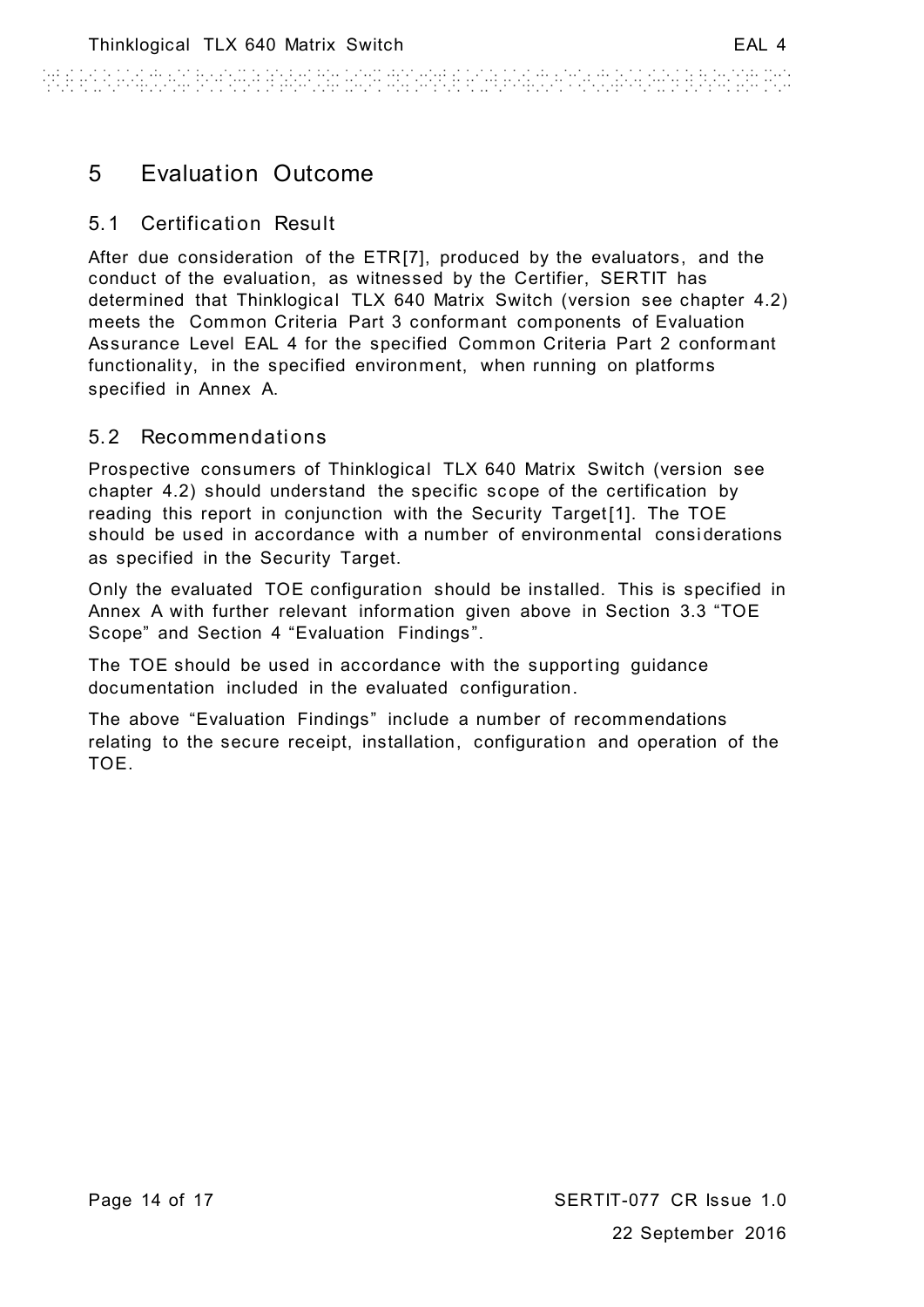an di bandar da bandar da bandar da bandar da bandar 

# Annex A: Evaluated Configuration

## TOE Identific ation

The TOE consists of:

- **TLX640 Matrix Switch Chassis (TLX-MSC-000640 Rev B)**
- TLX640 Matrix Switch Data Input and Output Card, 20 Ports, SFP+, Multi-Mode (TLX-MSD-M00020 Rev C), Single Mode (TLX-MSD-S00020 Rev C)
- Velocity Matrix Switch 640 Data Input and Output Card, 20 Ports, SFP+, Multi-Mode (VXM-DIOR20 Rev A), Single-Mode (VXM-D IOS20 Rev A)

# TOE Documentation

The supporting guidance documents evaluated were:

- [a] TLX640 router KVM Matrix Switch Product Manual Rev. A
- [b] TLX640 10G Matrix Switch QUICK-START GUIDE As used with Thinklogical's Q-Series & TLX Video Extension Systems
- [c] TLX 640 Matrix Router Design Specification 1.2
- [d] Changing a Routers' IP Address Rev. A
- [e] Thinklogical System Management Portfolio Configurator Hot Key Manager -On-Screen Display System Management Interface Drag & Drop Product Manual Rev. A
- [f] VxRouter ASCII Interface 4.1
- [g] Using the VxRouter ASCII Interface 4.0

Further discussion of the supporting guidance material is given in Section [4.3](#page-11-0) "Installation and Guidance Documentation".

# TOE Configuration

The following configuration was used for testing: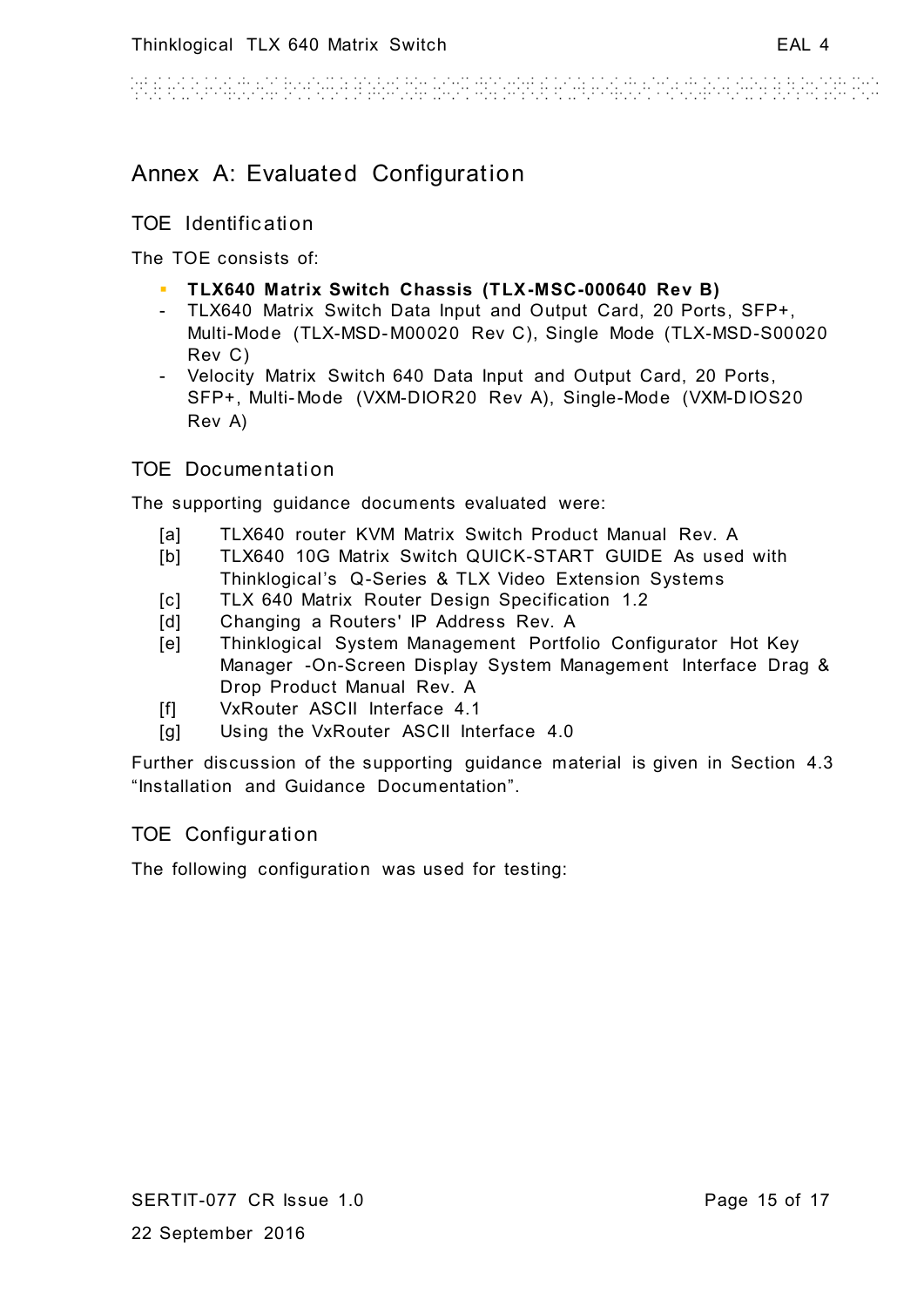And a constant will be come a calculate constant of a constant with the transfer a come a constant first



The figure shows the TLX48 Router KVM Matrix Switch in an evaluated configuration. An equivalent layout is the evaluated configuration for the TLX640 Router KVM Matrix Switch.

Tools used during the evaluation:

- Microsoft Office 2013
- **Microsoft Hyperterminal**
- **CORACLE VM VirtualBox**
- **Kali Linux**
- Noyes optical power meter, Model OPM 4-1D, Serialnumber 1W11NL001
- **Putty Terminal Emulator**
- **WinSCP**
- Oscilloscope Tektronic DSA72504D, asset number 1147321
- **Microsoft Telnet**
- **TLX640 Connect Test 1 A.xls**
- **TLX640 Connect Test 2 PR2.xls**
- **TLX640 Connect Test 3 PR2.xls**
- **TLX640 Connect Test 4 PR1.xls**